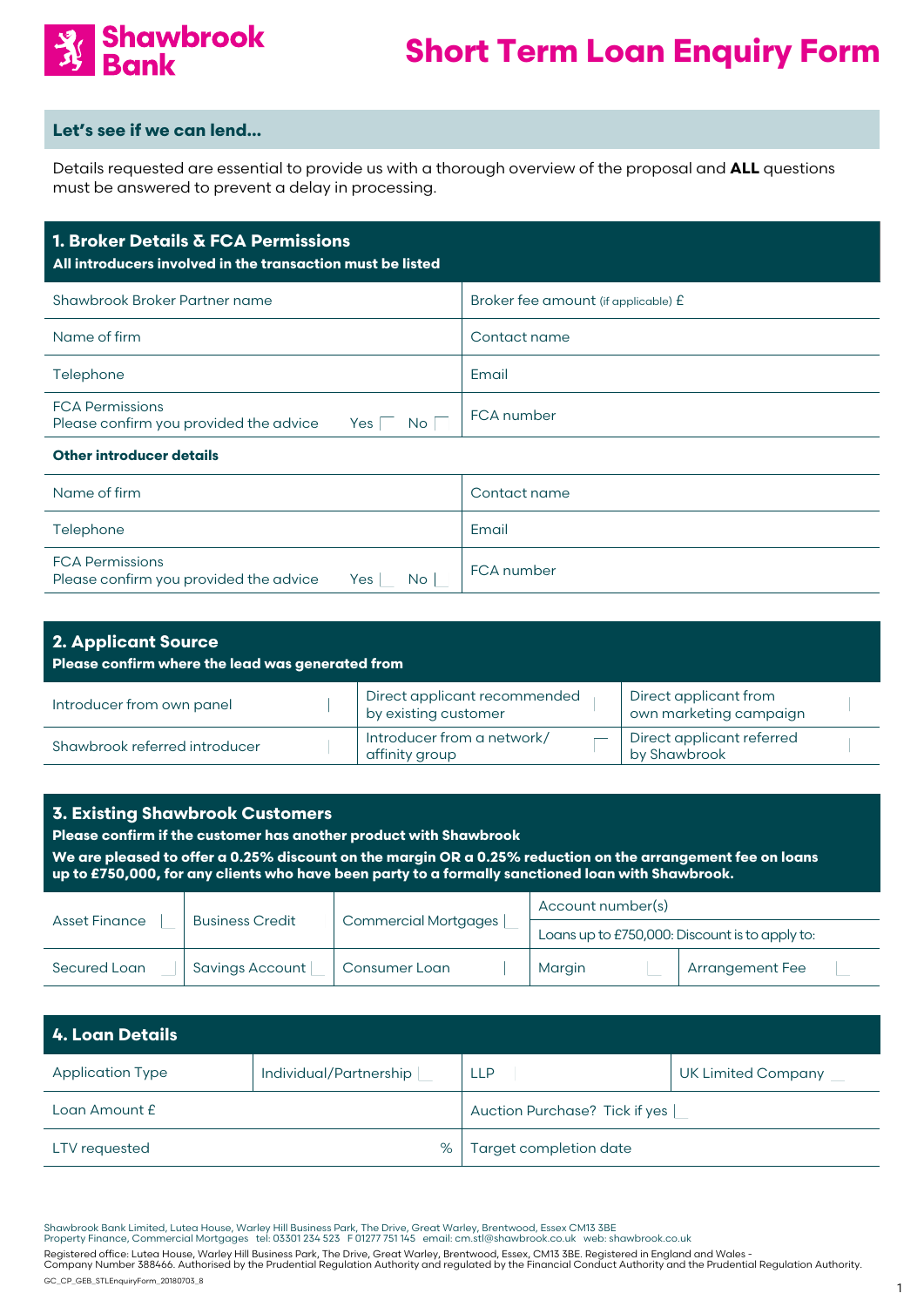

| Product                  | STL1 (RESI) STL2 (MIXED USE)<br>HR1 (RESI HEAVY REFURB)                                                                                                                   | STL3 (COMMERCIAL)<br>HR2 (COMMERCIAL & MIXED USE HEAVY) |                                                 |                 |           |
|--------------------------|---------------------------------------------------------------------------------------------------------------------------------------------------------------------------|---------------------------------------------------------|-------------------------------------------------|-----------------|-----------|
| STL1/2 Only              | Are you applying for additional funding of up to 100% of the build cost with the<br>Yes<br>Light Refurbishment Loan?                                                      |                                                         |                                                 | No <sub>1</sub> |           |
| to meet our requirements | Please tick to confirm it is your understanding that the applicant has sufficient relevant experience                                                                     |                                                         |                                                 |                 |           |
| Loan Term                | months                                                                                                                                                                    |                                                         | Loan Type Purchase Remortgage                   |                 |           |
| Purpose of Loan          |                                                                                                                                                                           |                                                         |                                                 |                 |           |
| Repayment type           | Retained for term<br><b>Interest Serviced</b>                                                                                                                             | Part retained                                           | If part retained, number<br>of months retained? |                 |           |
|                          | Please confirm that as far as you are aware this application is unregulated and the applicant's/<br>applicants' family have no intention to live in the security property |                                                         |                                                 | Yes             | <b>No</b> |

| 5. Exit Strategy                                      |                               |
|-------------------------------------------------------|-------------------------------|
| Hold as investment and refinance with BTL/term lender | Sale of property/properties   |
| Development finance                                   | Switch to Shawbrook term loan |
| Please give details<br>Other                          |                               |

| <b>6. Applicant Information</b>                                      |                |                            |                              |                               |        |
|----------------------------------------------------------------------|----------------|----------------------------|------------------------------|-------------------------------|--------|
| Limited company name                                                 | Company number |                            | UK incorporated? Yes<br>No l |                               |        |
| Ltd Co trading address                                               |                |                            |                              | Ltd Co net worth £            |        |
| <b>Information</b>                                                   |                | <b>Borrower/Guarantor1</b> |                              | <b>Borrower / Guarantor 2</b> |        |
| Title                                                                |                |                            |                              |                               |        |
| Surname                                                              |                |                            |                              |                               |        |
| Forename(s) (including any middle names)                             |                |                            |                              |                               |        |
| Date of Birth                                                        |                | D                          |                              | D                             |        |
| Nationality                                                          |                |                            |                              |                               |        |
| NI Number                                                            |                |                            |                              |                               |        |
| Country of Birth                                                     |                |                            |                              |                               |        |
| Permanent residential address/<br>correspondence address for company |                |                            |                              |                               |        |
| Time at this address                                                 |                | years                      | months                       | years                         | months |
| Previous address if this is less than 3 years                        |                |                            |                              |                               |        |

Shawbrook Bank Limited, Lutea House, Warley Hill Business Park, The Drive, Great Warley, Brentwood, Essex CM13 3BE<br>Property Finance, Commercial Mortgages tel: 03301 234 523 F 01277 751 145 email: cm.stl@shawbrook.co.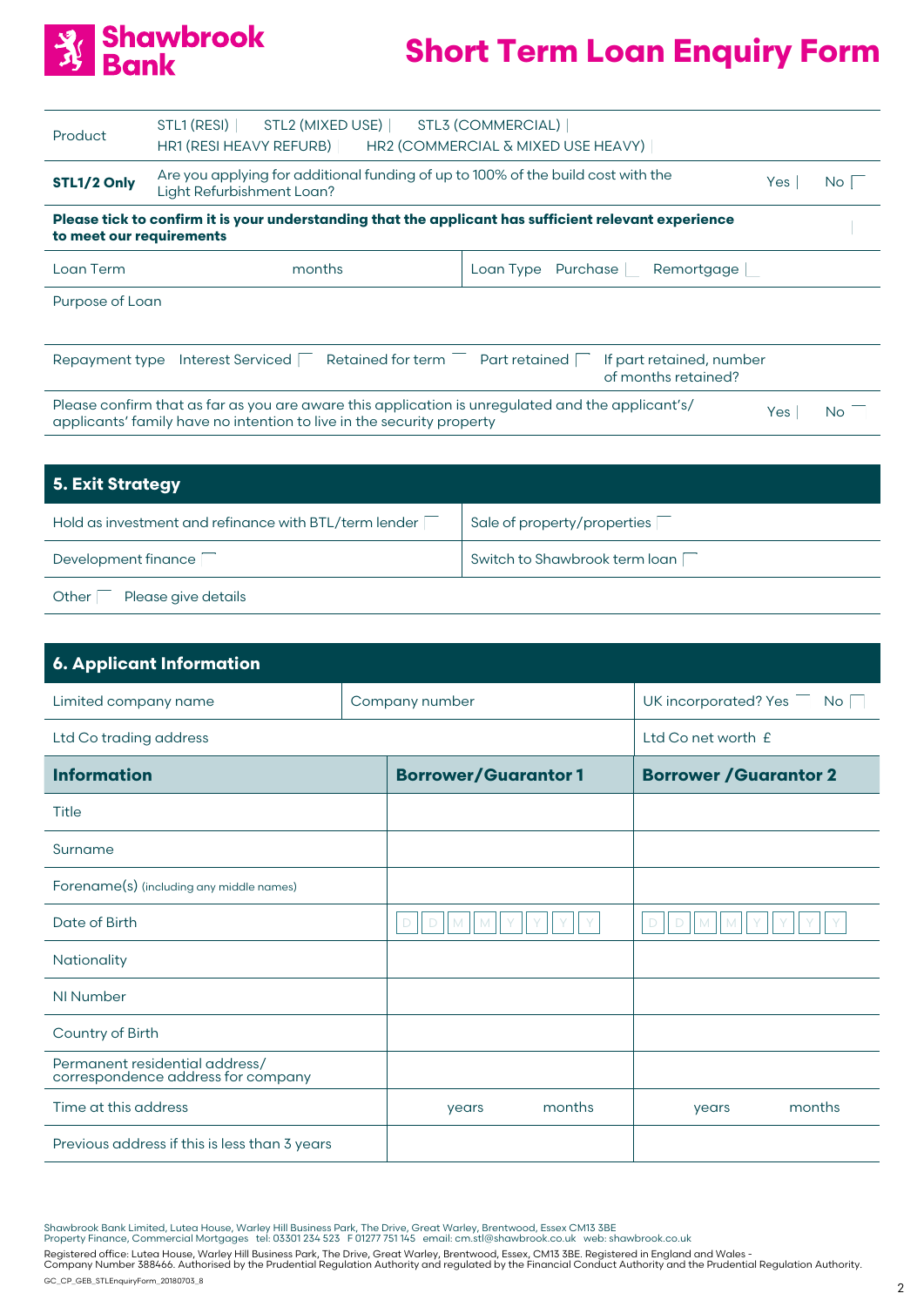

| Does the applicant have a residential<br>mortgage on their home?                       | Yes<br>No.       | Yes<br>No I      |
|----------------------------------------------------------------------------------------|------------------|------------------|
| If yes, amount outstanding                                                             | £                | £                |
| Monthly payment                                                                        | £                | £                |
| Preferred contact number                                                               |                  |                  |
| Personal annual income (outside of rental stated)                                      | £                | £                |
| Personal net worth                                                                     | £                | £                |
| The applicant's personal income is sufficient<br>to support their personal expenditure | Yes<br><b>No</b> | Yes<br><b>No</b> |
| Have you ever been convicted of a<br>criminal offence?                                 | Yes<br>No.       | Yes<br>No.       |

**If you answered yes to the above, please provide a full explanation below including what it was in relation to, when it occurred, and whether the situation has now been fully resolved.** Details:

### **7. Security Information**

| Property address                                                                                                                                                                                                                  |                                                                   |                                                  |       |  |
|-----------------------------------------------------------------------------------------------------------------------------------------------------------------------------------------------------------------------------------|-------------------------------------------------------------------|--------------------------------------------------|-------|--|
| <b>Estimated Value £</b>                                                                                                                                                                                                          |                                                                   | Purchase Price/price paid £                      |       |  |
| If remortgage                                                                                                                                                                                                                     | please confirm outstanding balance £<br>Unencumbered<br>Mortgaged |                                                  |       |  |
| <b>Security Type</b>                                                                                                                                                                                                              | Semi-Commercial<br>Residential                                    | Commercial                                       |       |  |
| Tenure                                                                                                                                                                                                                            | Freehold<br>Leasehold                                             | please confirm number of years left on the lease | years |  |
| Property description (e.g. house, flat)                                                                                                                                                                                           |                                                                   |                                                  |       |  |
| Please confirm rental income £<br>Is the property currently tenanted<br>Yes<br><b>No</b>                                                                                                                                          |                                                                   |                                                  |       |  |
| Are works being completed on the property<br>Yes<br>No.<br>If yes, please note it is important that you provide a copy of the schedule of works to Appraisers after valuation is instructed to avoid delays later in the process. |                                                                   |                                                  |       |  |
| If yes, please confirm the expected cost of these works £                                                                                                                                                                         |                                                                   |                                                  |       |  |
| If yes, please confirm the estimated after works value or GDV?                                                                                                                                                                    |                                                                   |                                                  |       |  |
| If yes, please confirm the after works rental income £                                                                                                                                                                            |                                                                   |                                                  |       |  |
| Please confirm the nature of the works                                                                                                                                                                                            |                                                                   |                                                  |       |  |

Shawbrook Bank Limited, Lutea House, Warley Hill Business Park, The Drive, Great Warley, Brentwood, Essex CM13 3BE<br>Property Finance, Commercial Mortgages tel: 03301 234 523 F 01277 751 145 email: cm.stl@shawbrook.co.